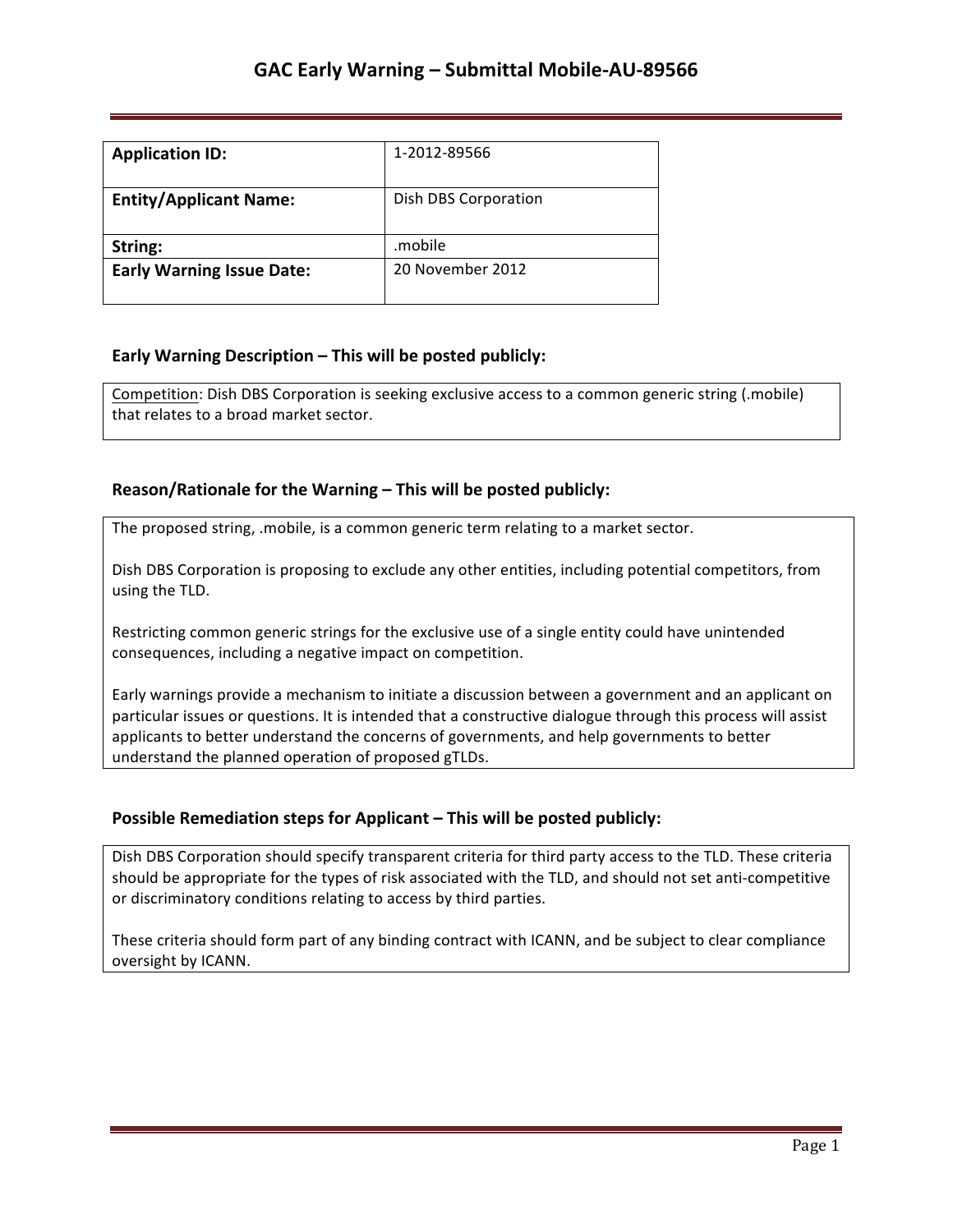## **Further Notes from GAC Member(s) (Optional) – This will be posted publicly:**

This Early Warning is from the Department of Broadband, Communications and the Digital Economy (DBCDE), on behalf of the Australian Government. In the first instance, communications and responses to this early warning should be emailed to gacearlywarning@gac.icann.org, with the text "Australian EW" and the application ID in the subject field.

# **INFORMATION FOR APPLICANTS**

## **About GAC Early Warning**

The GAC Early Warning is a notice only. It is not a formal objection, nor does it directly lead to a process that can result in rejection of the application. However, a GAC Early Warning should be taken seriously as it raises the likelihood that the application could be the subject of GAC Advice on New gTLDs or of a formal objection at a later stage in the process. Refer to section 1.1.2.4 of the Applicant Guidebook (http://newgtlds.icann.org/en/applicants/agb) for more information on GAC Early Warning.

## **Instructions if you receive the Early Warning**

**ICANN** strongly encourages you work with relevant parties as soon as possible to address the concerns voiced in the GAC Early Warning.

### **Asking questions about your GAC Early Warning**

If you have questions or need clarification about your GAC Early Warning, please contact gacearlywarning@gac.icann.org. As highlighted above, ICANN strongly encourages you to contact gacearlywarning@gac.icann.org as soon as practicable regarding the issues identified in the Early Warning. 

### **Continuing with your application**

If you choose to continue with the application, then the "Applicant's Response" section below should be completed. In this section, you should notify the GAC of intended actions, including the expected completion date. This completed form should then be sent to gacearlywarning@gac.icann.org. If your remediation steps involve submitting requests for changes to your application, see the change request process at http://newgtlds.icann.org/en/applicants/customer-service/change-requests.

In the absence of a response, ICANN will continue to process the application as submitted.

### **Withdrawing your application**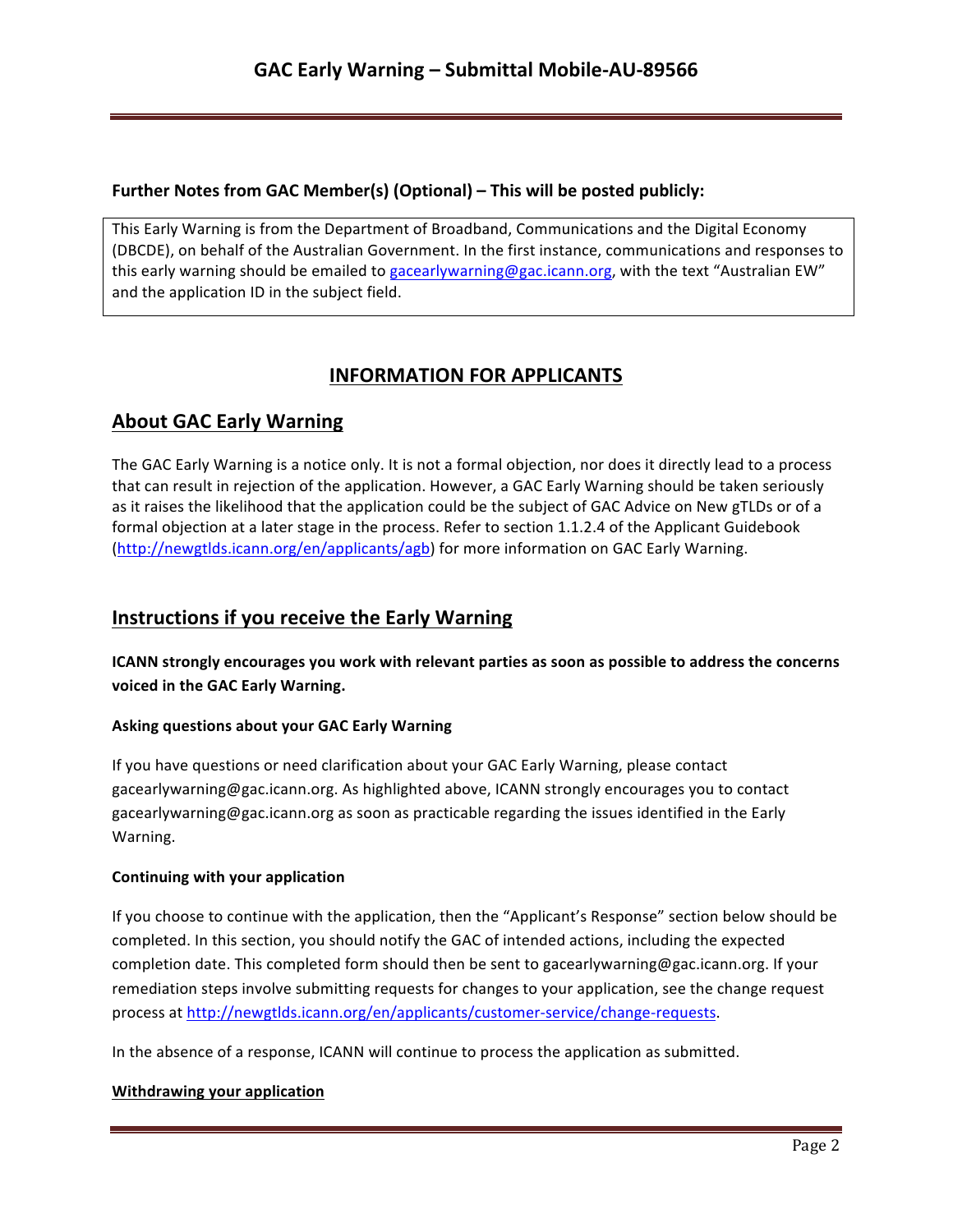# GAC Early Warning - Submittal Mobile-AU-89566

If you choose to withdraw your application within the 21-day window to be eligible for a refund of 80% of the evaluation fee (USD 148,000), please follow the withdrawal process published at http://newgtlds.icann.org/en/applicants/customer-service/withdrawal-refund. Note that an application can still be withdrawn after the 21-day time period; however, the available refund amount is reduced. See section 1.5 of the Applicant Guidebook.

For questions please contact: **gacearlywarning@gac.icann.org** 

### **Applicant Response:**